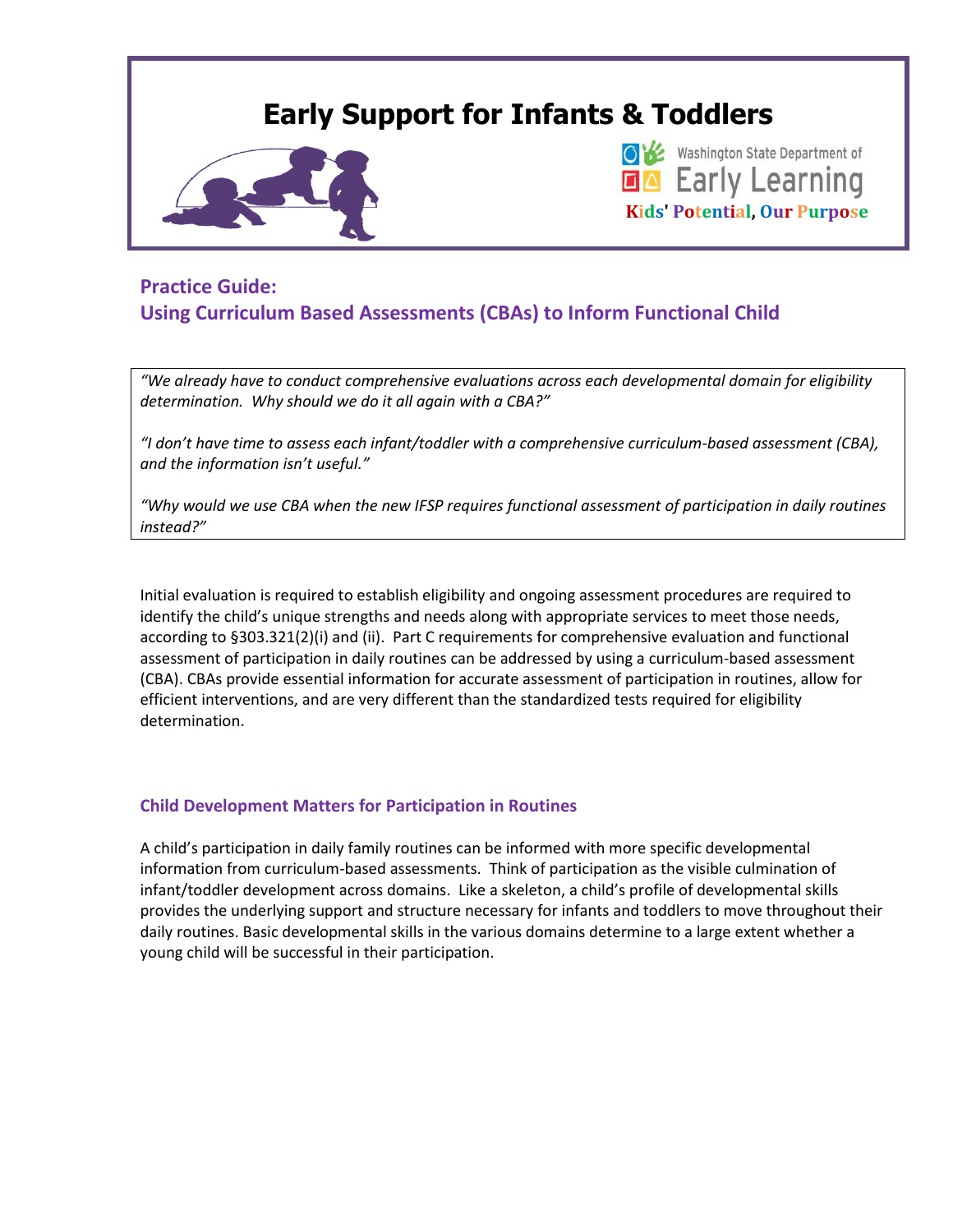## **The Tools**

| <b>CURRICULUM-BASED ASSESSMENT</b>                                                                                                                                                                                            | ELIGIBILITY EVALUATION                                                                                                                                                                                  |
|-------------------------------------------------------------------------------------------------------------------------------------------------------------------------------------------------------------------------------|---------------------------------------------------------------------------------------------------------------------------------------------------------------------------------------------------------|
|                                                                                                                                                                                                                               |                                                                                                                                                                                                         |
| Content is a specific set of functional skills<br>necessary for successful participation, in each<br>domain                                                                                                                   | Content is a set of skills derived empirically<br>after statistical analysis of norm group test<br>results                                                                                              |
| Assessments are generally administered<br>observationally in familiar environments with<br>familiar materials, and include parent<br>components and parent involvement in actual<br>assessment                                | Tests are generally administered in clinical<br>settings with standardized materials, and often<br>do not include parent components or parent<br>involvement in actual assessment activities            |
| Assessment results provide skill profiles and<br>inventories of what children know and are able<br>to do in each domain, interpreted to guide<br>teaching/intervention on a logical and<br>developmental sequence of outcomes | Test results are numerical scores that compare<br>a child to typically developing peers,<br>interpreted to determine if a child's delays are<br>severe enough to warrant early intervention<br>services |
| Assessment results can be compared over time<br>to show specific developmental progress<br>across specific skills and developmental areas                                                                                     | Test scores are designed to be interpreted<br>against objective criteria (such as % delay or sd<br>below the mean) at a point in time, rather<br>than compared over time                                |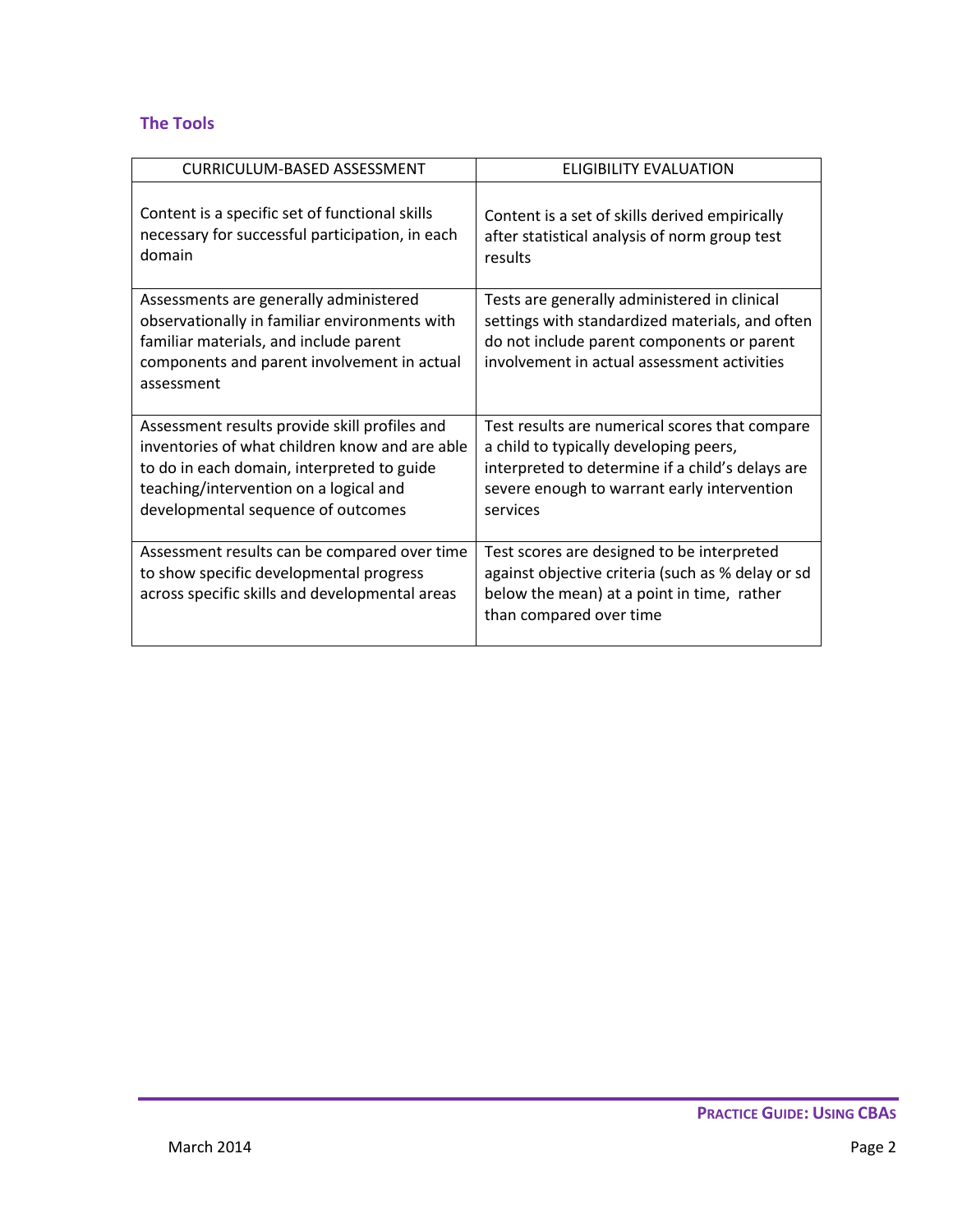#### **The Process**

| With CBA                                                            | <b>Without CBA</b>                               |
|---------------------------------------------------------------------|--------------------------------------------------|
| Observe child in context of daily routines,                         | Observe child in context of daily routines,      |
| using skill sequences and data protocols from                       | using note-taking guide to record and            |
| CBA to record and document strengths and                            | document strengths and problems in               |
| problems in developmental performance and                           | participation across daily routines              |
| participation across daily routines                                 |                                                  |
| Use Family Report component of CBA (parent                          | Use an interview protocol to gather input on     |
| completed or/or interview) to organize and                          | child development skills in the context of daily |
| document further developmental information                          | routines                                         |
| in the context of family routines                                   |                                                  |
| Use Family Report component of CBA to                               | Interview parents/family members using           |
| structure and document family priorities,                           | interview protocols to gather input on family    |
| concerns, and resources related to early                            | priorities, concerns, and resources related to   |
| intervention services                                               | early intervention services                      |
|                                                                     |                                                  |
| Interpret CBA results to identify foundational,                     | Interpret interview results to identify          |
|                                                                     |                                                  |
| emerging, and next skills across areas of                           | developmental skills and associated              |
| development, and associated participation in                        | participation in daily routines                  |
| daily routines                                                      |                                                  |
| Combine family assessment information with                          | Combine family assessment information with       |
| developmental information to determine IFSP                         | developmental information to determine IFSP      |
| outcomes and associated intervention                                | outcomes                                         |
| planning goals                                                      |                                                  |
| Provide early intervention services to meet                         | Provide early intervention services by           |
| family and child needs, using CBA Curriculum                        | addressing methods and strategies designed to    |
| Component as a resource for methods and                             | improve participation in daily routines          |
| strategies to address development of skills                         | addressed in IFSP outcomes                       |
| necessary for successful participation in daily                     |                                                  |
| routines addressed in IFSP outcomes                                 |                                                  |
| Use repeated measures of CBA to evaluate                            | Evaluate progress toward IFSP outcomes by        |
| progress on specific skills across                                  | ??…                                              |
| developmental domains that are aligned with<br><b>IFSP</b> outcomes |                                                  |

An example:

Mealtimes at Brandon's house are a struggle. His family has a priority for him to participate during meals by sitting with support in his chair, using signs or words to make requests and choices of food, and feed himself with his fingers and a spoon. They have also developed a less urgent outcome that he enjoy bath time with his older brother Jared by playing with toys and using signs to request and choose toys, while sitting in a supportive bath chair. Brandon likes the water, but gets stuck on splashing and splashing to the point where he tips the chair over.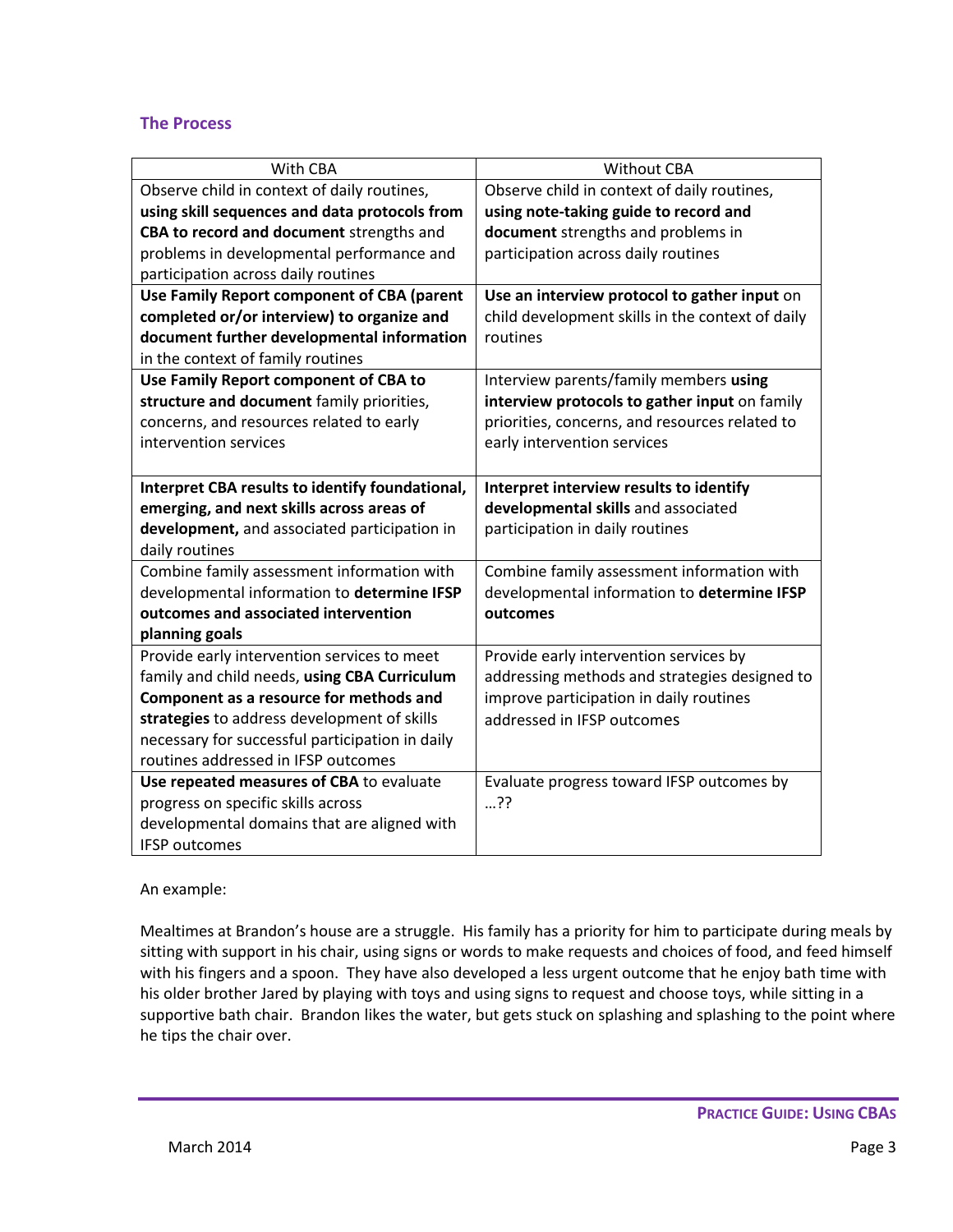Brandon's eligibility evaluation shows that he has significant delays in gross and fine motor areas, as well as in communication and cognition, but the skills in the tests used have little to do with eating and bathing.

A CBA conducted using parent interview and observation during bath time and meal time shows that Brandon can (among many other skills):

- Sit with support at his lower back
- Grasp hand-sized objects
- Point to make requests and indicate choices
- Imitate familiar motor gestures
- Say "No" "Go" (word approximations)
- Understand the words "Mommy", "Daddy", "Jared", "eat", "drink", in addition to "No" and "Go"
- Explore objects with his hands using basic actions and mouth (banging, throwing, sucking)

The progression of skills on the CBA indicates that Brandon should next be learning to:

- Sit independently
- Grasp cylinder shaped objects (like toys with handles, and spoons)
- Grasp pea-sized objects (like cheerios)
- Point & vocalize/sign to make requests and indicate choices
- Imitate unfamiliar motor actions and familiar words
- Activate simple interactive toys
- Manipulate objects in a purposeful way using eyes and hands together

Brandon's interventionist combines her assessment of his participation in eating and bathing, with the specific developmental information from the CBA she administered, to suggest the following strategies for his family:

- Provide cheerios and similar sized food for Brandon at meal times, along with large crackers and other foods that he can pick up with his whole hand. A suggestion in the Curriculum Component of the CBA suggests using an empty egg carton at first to help Brandon grasp the small bits of food.
- Point at each food choice while saying the word and wait for Brandon to point and/or vocalize for the one he wants. After consultation with the speech-language pathologist, the interventionist suggests using only those signs Brandon already knows.
- Scoop food with a spoon and hand it to Brandon to guide it to his mouth, helping him grasp the handle of the spoon only as much as he needs to get it to his mouth.
- Provide hand-sized water toys and toys with handles for him to use easily in the tub, and have Jared label the toys and show Brandon how to hold and use them for pouring as an alternative to splashing.
- During all daily routines, support Brandon at his lower back and periodically allow him to maintain an independent sitting position, returning the support as soon as his balance begins to slip.
- During all daily routines, label objects and actions as they happen, encouraging Brandon to imitate signs and/or words.
- When opportunities present themselves, show Brandon how to use simple objects in daily routines, such as a spoon at meals, pulling out the plug in the tub, turning on and on the lights with a switch, and encourage him to imitate using specific actions to match specific objects.